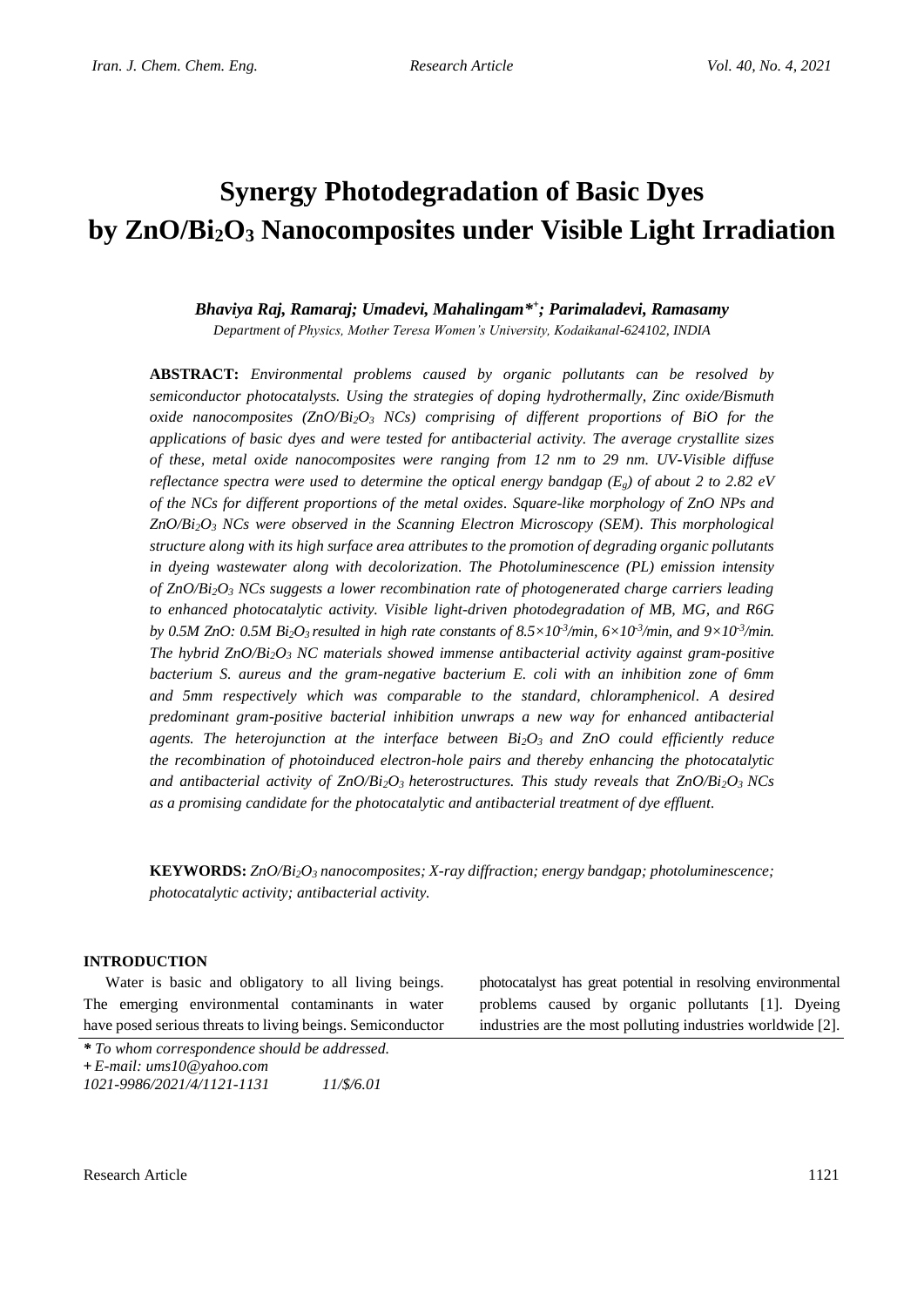Ample treatment of wastewater, along with the ability to provide a sufficient supply of clean water, has become a major concern for many communities. Purification of water to degrade organic pollutants using photocatalysts by photocatalytic degradation is a useful technology. Multifunctional and eco-friendly Nanocomposites (NCs) have drawn tremendous attention in the field of nanomaterial science. Semiconductor photocatalysts provide a potential solution to many environmental pollution problems faced by mankind. Semiconductor photocatalysts generally absorb different color light depending on their bandgap energy and are used as photocatalysts because of their interesting electronic configurations, light absorption ability, charge carrier transport property, and excited-state lifetimes [3,4].

Among various synthesis methods of nanoparticles, hydrothermal remains to be the most convenient, cheapest, and pollution-free. Zinc oxide (ZnO) is a semiconductor with potential application in photocatalysis. The nanosized ZnO particles with tremendous scientific and technological interest due to their attractive properties such as biosafety, high stability, wide direct bandgap (3.37 eV), and high exciton binding energy of 60 meV. ZnO has gained immense attention due to its unique catalytic, UV-filtering, antibacterial, anti-inflammatory, antifungal properties owing to its large surface area to volume ratio [5]. The performances of nanosized ZnO as photocatalysts and antibacterial agents can be influenced by doping metal ions into ZnO. Doping affects the dynamics of electron-hole pair recombination and interfacial charge transfer. Bi-based oxides have been found to be very active under visible light irradiation, which is attributed to the hybridized valence band by O 2p and Bi 6s so as to narrow the bandgap [6]. Bismuth oxide  $(Bi<sub>2</sub>O<sub>3</sub>)$ , as a promising semiconductor and is an attractive material for the photooxidation of pollutants because of its direct bandgap of 2.8 eV [7], photoluminescence, high oxygen-ion conductivity, high refractive index, and dielectric permittivity [8].

Anxiety in living beings has been occurred due to the release of organic pollutants into the environment. Among the synthetic dyes, Azo dyes contain one or moreazo bonds and are the most widely used synthetic dyes and are extensively used in the textile dyeing industry [9]. Dye wastewater from textile industries was contributing significantly to water pollution due to its aesthetically improper color and toxicity to aquatic flora/fauna and also for human beings [10]. Moreover, dye-containing effluents are a major threat, as organic pollutants are released as wastewater in the ecosystem. The inappropriate disposal of dyes in wastewater constituents is an environmental problem causing damage to the ecosystem. Hence the removal of organic pollutants from wastewater by heterogeneous photocatalysis is an important method in environmental protection. Photocatalytic degradation for purifying wastewater has attracted much attention [11]. The highly reactive hydroxyl radicals (OH• ) generated in the photocatalytic oxidation process thereby emerges as a promising wastewater treatment technology in the degradation of organic contaminants under irradiation. The photoactivated reactions are characterized with the aid of the unfastened radical mechanism initiated via the interplay of photons of a definite energy level, with the photocatalysis reaction ensuing in the degradation of diverse organic impurities. The higher the effective surface area, the higher will be the adsorption of target molecules leading to better photocatalytic activity. *R. Saravanan et al.,* [12] studied the photocatalytic degradation of methylene blue and methyl orange under visible light irradiation in the presence of various percentages of composite catalyst synthesized by thermal decomposition method. V.L. *Chandraboss et al.,* [13] have studied the effect of Bismuth doping on the ZnO nanocomposite material and study of its photocatalytic activity under UV light. *Tongqin Chang et al*., [14] demonstrated the synthesis of the  $ZnO$   $Bi<sub>2</sub>O<sub>3</sub>$ nanocomposites by two-step hydrothermal methods and its photodegradation of methylene blue and methyl orange. *Weidong et al*., [15] studied the photocatalytic properties of bismuth oxide films prepared through the sol-gel method. Nanoparticles that can limit or destroy without toxicity to the host, organisms are most important for healthier living [16]. Although there are some studies reported on the photocatalytic activity by  $ZnO/Bi<sub>2</sub>O<sub>3</sub>$  treating basic dyes with different concentrations of  $Bi<sub>2</sub>O<sub>3</sub>$  in ZnO under visible light and study of its antibacterial activity against human pathogenic bacteria *S. aureus* (gram-positive) and *E. coli* (gram-negative) has not been reported to the best of our knowledge. Hence the main objective of this work is to hydrothermally synthesize ZnO NPs, Bi<sub>2</sub>O<sub>3</sub> NPs, and  $ZnO/Bi<sub>2</sub>O<sub>3</sub>$  nanocomposites (NCs) and to evaluate them as efficient photocatalysts against basic dyes and antibacterial activity against *S. aureus* and *E. coli*.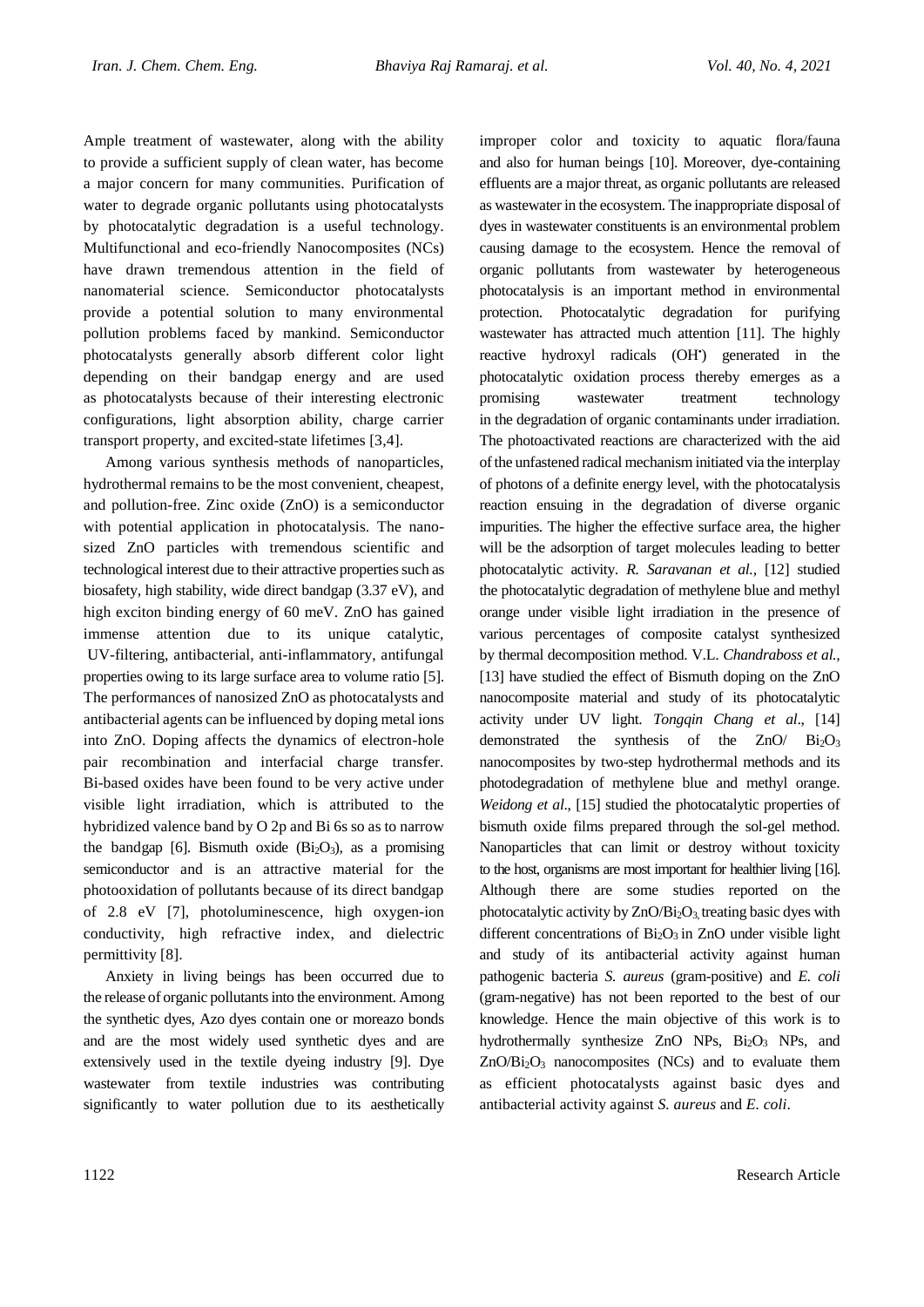## **EXPERIMENTAL SECTION**

## *Materials*

Zinc nitrate hexahydrate  $(Zn(NO<sub>3</sub>)<sub>2</sub> 6H<sub>2</sub>O)$  (Merck), sodium hydroxide NaOH (Merck), and Bismuth nitrate pentahydrate (Bi  $(NO<sub>3</sub>)<sub>3</sub> 5H<sub>2</sub>O$ ) (Merck), distilled water, and ethanol were purchased and used without further purification.

#### *Preparation of ZnO NPs, Bi2O<sup>3</sup> NPs, and ZnO/Bi2O<sup>3</sup> NCs*

The synthesis procedure was done as in literature [17] with slight modifications. To prepare ZnO NPs hydrothermally, 1M solution of Zn(NO<sub>3</sub>)<sub>2</sub> 6H<sub>2</sub>O in NaOH solution was magnetically stirred and heated in Teflon autoclave for 5h at 100°C in an oven. The resultant precipitate wasfiltered and washed several times with distilled water and ethanol to remove impurities and dried at 80°C.

To prepare  $Bi<sub>2</sub>O<sub>3</sub>$  NPs hydrothermally, 1M solution of Bi  $(NO<sub>3</sub>)<sub>3</sub>$  5H<sub>2</sub>O in NaOH solution was magnetically stirred and heated in Teflon autoclave for 5h at 100°C in an oven. The resultant precipitate was filtered and washed several times with distilled water and ethanol in order to remove impurities and dry at 80°C.

0.1 M, 0.3 M and 0.5 M Bi  $(NO<sub>3</sub>)<sub>3</sub> 5H<sub>2</sub>O$  were added to 0.9 M, 0.7 M and 0.5 M of ZnO in NaOH solution respectively to prepare ZnO/Bi2O<sup>3</sup> NCs (0.9M ZnO: 0.1M Bi2O3, 0.7M ZnO: 0.3M Bi2O3 and 0.5M ZnO: 0.5M Bi2O<sup>3</sup> NCs). In this reaction  $Zn(NO<sub>3</sub>)$  6H<sub>2</sub>O and Bi<sub>2</sub>O<sub>3</sub> 5H<sub>2</sub>O reacts with NaOH, precipitates  $Zn^{2}$ <sub>(aq)</sub> into zinc hydroxide  $Zn(OH)_2$  along with the formation of  $ZnO$  NPs.

$$
Zn_{(aq)}^{+2} + 2OH_{(aq)}^- \rightleftarrows Zn (OH)_{2(s)}
$$

The  $Zn(OH)_2$  can be distinguished from  $ZnO$  NPs by using excess ammonia as  $Zn(OH)_2$  dissolves in excess ammonia.

$$
Zn (OH)_{2(s)} + 4NH_{3(aq)} \stackrel{\overrightarrow{2}}{\leftarrow} [Zn (NH_3)_4]_{(aq)}^{+2} + 2OH_{(aq)}^{-}
$$

NaOH with  $Bi(NO<sub>3</sub>)<sub>3</sub> 5H<sub>2</sub>O$ ,  $Bi<sup>+3</sup>$  precipitates into  $Bi(OH)_{3}$  along with  $Bi_{2}O_{3}$  NPs.  $Bi(OH)_{3}$  can be distinguished from Bi2O<sup>3</sup> NPs by using acids.

$$
Bi_{(aq)}^{+3} + 3OH_{(aq)}^- \stackrel{-}{\iff} Bi(OH)_{3(s)}
$$

Because  $Bi(OH)$ <sub>3</sub> does not dissolve in excess ammonia but dissolves in acids.

$$
Bi(OH)_{3} + 3H^{+}_{(aq)} \stackrel{\longrightarrow}{\rightleftharpoons} Bi^{+3}_{(aq)} + 3H^{2}O
$$

Research Article 1123

So by using ammonia and dilute acids,  $Zn(OH)_2$  and  $Bi(OH)_{3}$  can be distinguished with NPs. The autoclaved solution at 100°C in an oven for about 5h was filtered and washed with distilled water and ethanol to remove impurities and dried at 80°C.

#### *Characterization techniques*

The structural analysis was carried out by using a powder Burker advanced X-ray diffractometer with Cu-K $\alpha$  radiation ( $\lambda$ =1.54 Å). The surface morphology and composition of the  $ZnO/Bi<sub>2</sub>O<sub>3</sub>$  NCs were examined by Scanning Electron Microscope (SEM, FEI Quanta 200) equipped with the Energy Dispersive X-ray spectrometer (EDX, Oxford instruments-INCAx). The photoluminescence spectra were analyzed by a Jobin Yvon Fluorimeter. The absorbance spectra were measured using the Shimadzu (UV 1700) UV–Vis spectrophotometer.

#### *Photocatalytic measurements*

The photocatalytic activity of the ZnO NPs,  $Bi<sub>2</sub>O<sub>3</sub>$  NPs, and  $ZnO/Bi<sub>2</sub>O<sub>3</sub> NCs$  was evaluated by the photocatalytic degradation of organic pollutants in basic dyes such as Methyl blue (MB), Malachite green (MG), and Rhodamine 6G (R6G). In this experiment,  $0.01$  g of ZnO NPs,  $Bi<sub>2</sub>O<sub>3</sub>$  NPs, and ZnO/Bi2O<sup>3</sup> NCs were dispersed in 50 mL of basic dyes separately. The suspensions were irradiated using visible light at room temperature over a time period of 120 min and the absorbance changes were studied at 10 min intervals along with the degradation.

#### *Antibacterial assay*

The antimicrobial activities of ZnO NPs,  $Bi<sub>2</sub>O<sub>3</sub>$  NPs, and  $ZnO/Bi<sub>2</sub>O<sub>3</sub> NCs$  were evaluated against the Grampositive pathogen *S. aureus* and Gram-negative *E. coli,* by the disc diffusion method. A different concentration of the extracts (100 μg/mL) was prepared by reconstituting with methanol. The test microorganisms were routed through the respective medium by spread plate method (10  $\mu$ L (10 cells/mL)) with the 24h cultures of bacteria growth in a nutrient broth. After solidifying, the filter paper wells with extricates were infused on test organism-seeded plates. Chloramphenicol (10 μg) was used as the standard for the antibacterial test. The antibacterial assay plates were incubated at 37 °C for 24 h. The diameters of the inhibition zones were measured in millimeter (mm).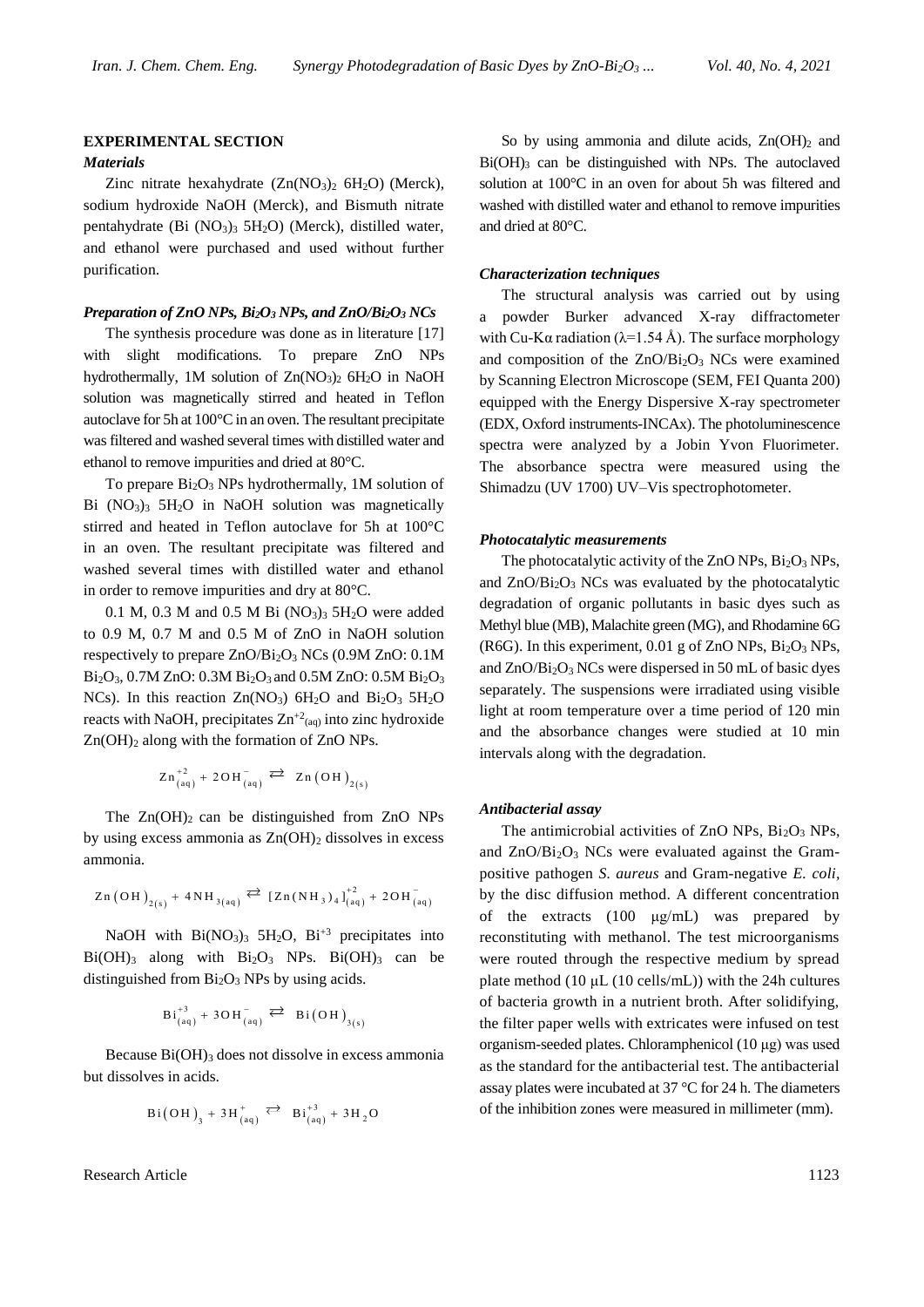

*Fig. 1: XRD pattern of ZnO NPs, Bi2O<sup>3</sup> NPs, and ZnO/Bi2O<sup>3</sup> NCs.*

# **RESULTS AND DISCUSSION**

# *Structural, optical, and morphological studies*

Fig. 1 shows the XRD pattern of ZnO NPs, Bi2O<sup>3</sup> NPs, and ZnO/Bi2O<sup>3</sup> NCs. The hexagonal wurtzite structure of ZnO NPs was clear from the diffraction peaks at 2θ values of 32°, 34°, 36°, 47°, 57°, 63°and 68°, indexed with the (100), (002), (101), (102), (110), (103), and (112) planes (JCPDS no. 89-1397) retaining its phase purity [18]. The diffraction peaks of  $Bi<sub>2</sub>O<sub>3</sub>$  were indexed with (002), (400), (202), (222), (510), (402), (440), (003), (223), (313), (442), (532) and (730) planes (JCPDS No. 74-1374). The average crystallite size was estimated to be 29 nm, 15 nm, 18 nm, 15 nm, and 12 nm for ZnO NPs, Bi2O<sup>3</sup> NPs, 0.9M ZnO:  $0.1M Bi<sub>2</sub>O<sub>3</sub>$ ,  $0.7M ZnO$ :  $0.3M Bi<sub>2</sub>O<sub>3</sub>$ , and  $0.5M ZnO$ : 0.5M Bi2O<sup>3</sup> NCs respectively by using Scherrer's formula. The increase in the peak width of the X-ray peaks corresponds to the reduction in the crystallite size [19]. An increase in Bi concentration is subjected to a continuous increase of the crystallite size. Consequently, a decrease in the particle size results in better photocatalytic activity due to its large surface area.

Fig. 2(a) shows the UV-visible DRS analysis absorbance spectra of as-prepared ZnO NPs, Bi<sub>2</sub>O<sub>3</sub> NPs, and  $ZnO/Bi<sub>2</sub>O<sub>3</sub>$  NCs.  $ZnO/Bi<sub>2</sub>O<sub>3</sub>$  NCs show absorption both in the UV and visible region [20]. It is obvious that the absorption abilities of the samples were almost the same in the visible region. The energy band gaps  $(E_g)$ of ZnO NPs,  $Bi<sub>2</sub>O<sub>3</sub>$  NPs, and ZnO/Bi<sub>2</sub>O<sub>3</sub> NCs were calculated using Tauc's plot. The evaluated bandgap

energy of ZnO NPs,  $0.9M$  ZnO:  $0.1M$  Bi<sub>2</sub>O<sub>3</sub>,  $0.7M$  ZnO:  $0.3M$  Bi<sub>2</sub>O<sub>3</sub> and  $0.5M$  ZnO:  $0.5M$  Bi<sub>2</sub>O<sub>3</sub> are  $3.14eV$ ,  $2eV$ , 2.35eV and 2.82eV respectively (Fig. 2(b) and (c)) [21]. The formation of electron-hole pairs at the photocatalyst surfaces increases greatly, resulting in the  $ZnO/Bi<sub>2</sub>O<sub>3</sub> NCs$ exhibiting higher photocatalytic activity. So, the enhanced photocatalytic activity is facilitated by the presence of  $Bi<sub>2</sub>O<sub>3</sub>$ in ZnO. The bandgap is proportional to the inverse size of nanoparticles, resulting in an increase in the bandgap  $(E_{g})$  and the carrier concentration of  $ZnO/Bi<sub>2</sub>O<sub>3</sub> NCs$  [22].

Fig. 3 shows the SEM images of ZnO NPs,  $Bi<sub>2</sub>O<sub>3</sub>$  NPs, and  $ZnO/Bi<sub>2</sub>O<sub>3</sub> NCs$  at 5 μm, 500 μm, 10 μm, and 20 μm magnifications respectively. The as-prepared ZnO and Bi2O<sup>3</sup> NPs were agglomerated coral reef-like and chunklike morphology respectively, whereas the  $ZnO/Bi<sub>2</sub>O<sub>3</sub>NCs$ were square-like morphology. It can be seen that the ZnO and Bi2O<sup>3</sup> NPs forming composed of nanoparticles having a square shape. The morphological sizes of  $ZnO/Bi<sub>2</sub>O<sub>3</sub>$ NCs were found ranging between 20 nm - 35 nm. The incorporation of a large amount of  $Bi<sub>2</sub>O<sub>3</sub>$  in ZnO has resulted in the morphological changes of the  $ZnO/Bi<sub>2</sub>O<sub>3</sub> NCs$  with cracked surfaces. The transformation of nanoflowers into nanosquares also resulted in the increase in surface area to volume ratio of the ZnO/Bi2O<sup>3</sup> NCs, and thereby helping in better photocatalytic activity.

# *Photoluminescence (PL) of ZnO/Bi2O<sup>3</sup> Nanocomposites*

The PL emission is an efficient method to examine the separate efficiency of photoexcited electron-hole pairs and obliging in understanding electron-hole pairs in semiconductor photocatalysts [23]. Fig. 4 shows the PL spectra of the synthesized ZnO NPs,  $Bi<sub>2</sub>O<sub>3</sub>$  NPs, and  $ZnO/Bi<sub>2</sub>O<sub>3</sub> NCs$ . The measurement was performed at room temperature. The spectra show strong UV emission peaks with the central wavelength at around 428 nm, 419 nm, and 430 nm for ZnO NPs, Bi2O3 NPs, and ZnO/Bi2O3 NCs. The PL emission intensity of 0.5M ZnO:  $0.5M$  Bi<sub>2</sub>O<sub>3</sub> is significantly smaller than that of other prepared samples, suggesting a lower recombination rate of photogenerated charge carriers in  $0.5M$  ZnO:  $0.5M$  Bi<sub>2</sub>O<sub>3</sub>, which may explain enhanced photocatalytic performance of 0.5M ZnO;  $0.5M$  Bi<sub>2</sub>O<sub>3</sub> compared to the other nanoparticles. The variation in the PL intensity results from the different amounts of strain accumulated in the nanostructures due to their various size and morphology. Because of the more uniform distribution, the NCs show high intense excitonic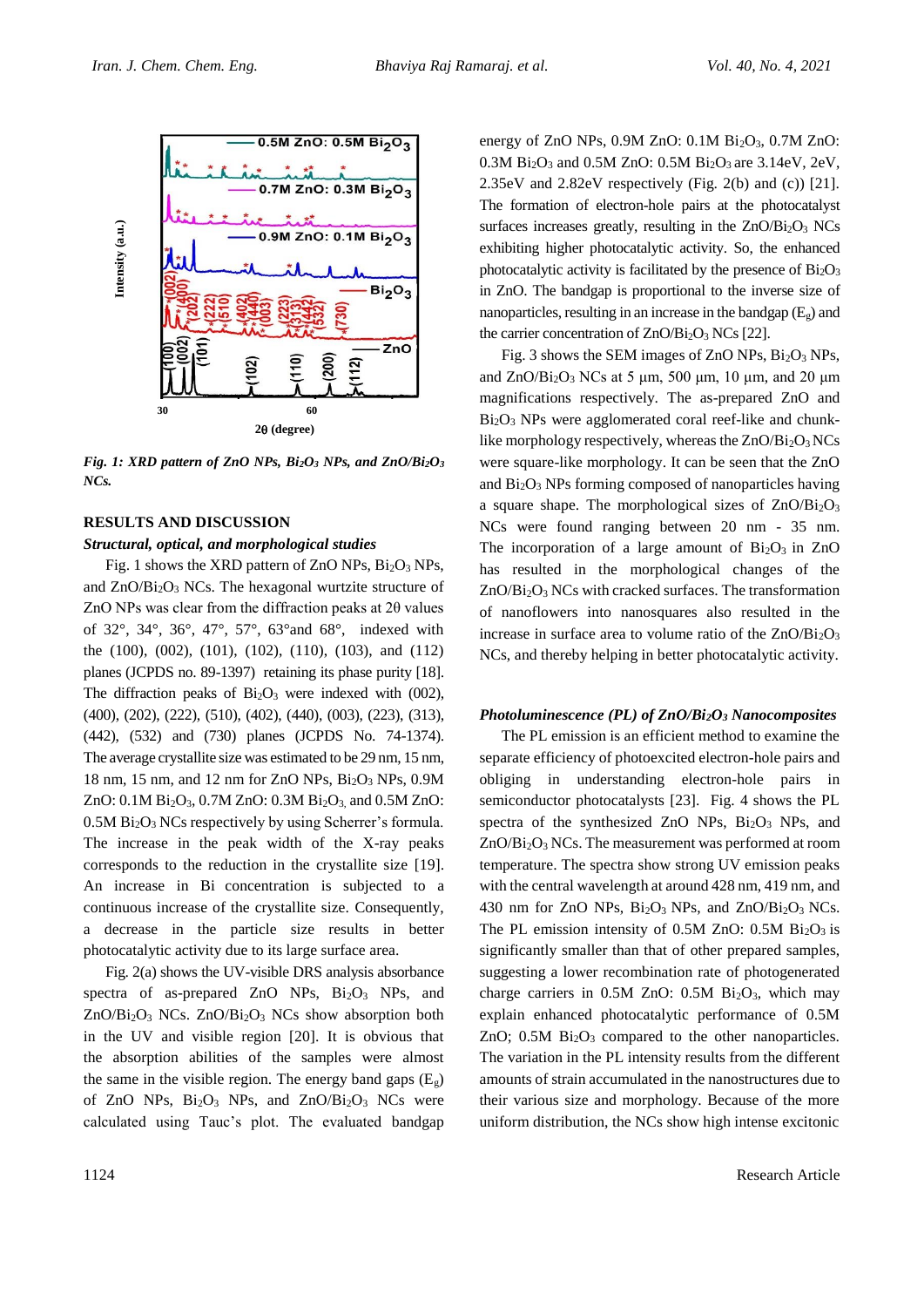

*Fig. 2: (a) Absorption spectra of ZnO NPs, Bi2O<sup>3</sup> NPs, and ZnO/Bi2O<sup>3</sup> NCs (b) and (c) Tauc's plot of (αhν)<sup>2</sup> versus Photon energy.*

Research Article 1125

peak, making clear that the luminescence properties of ZnO can be controlled by changing its morphology. The  $Bi<sub>2</sub>O<sub>3</sub>$  doped ZnO is slightly red-shifted from that of pure ZnO and  $Bi<sub>2</sub>O<sub>3</sub>$  nanoflowers. This shows that  $Bi<sub>2</sub>O<sub>3</sub>$ affects ZnO PL spectrum [24]. The photoluminescence spectrum of the nanoparticles is attributed to the radiative recombination process of self-trapped excitations. The intensity for  $Bi<sub>2</sub>O<sub>3</sub>$  doped ZnO indicates that radiative recombination was lowered, leading to weak recombination of the electron-hole pairs and high photo efficiency. Hence, the results suggest that the 0.5M ZnO: 0.5M Bi2O3 NCs had the highest photo efficiency examined in this work and could be used as an effective photocatalyst.

#### *Photocatalytic Degradation of acid and basic dyes*

The photocatalytic activities of ZnO NPs,  $Bi<sub>2</sub>O<sub>3</sub>$  NPs, and ZnO/Bi2O<sup>3</sup> NCs were evaluated by the degradation of basic dyes Methyl Blue (MB), Malachite Green (MG), and Rhodamine 6G (R6G) under visible light irradiations for 120 mins respectively. The rate of decomposition of basic dyes, using ZnO NPs,  $Bi<sub>2</sub>O<sub>3</sub>$  NPs, and ZnO/Bi<sub>2</sub>O<sub>3</sub> NCs under visible light irradiation (Fig. 5), proves a good linear correlation of rate constants. The rate constants were estimated quantitatively for MB as  $3\times10^{-3}$ /min,  $8\times10^{-3}$ /min,  $5\times10^{-3}$ /min,  $8 \times 10^{3}$ /min,  $8.5 \times 10^{3}$ /min, and  $9 \times 10^{3}$ /min, for MG as  $8 \times 10^{3}$ /min, 5×10<sup>-3</sup>/min, 2×10<sup>-3</sup>/min, 3×10<sup>-3</sup>/min, 6×10<sup>-3</sup>/min and 7×10 <sup>3</sup>/min and R6G as  $2.5 \times 10^{-3}$ /min,  $5 \times 10^{-3}$ /min,  $1 \times 10^{-3}$ /min,  $1.3 \times 10^{-3}$ /min,  $2 \times 10^{-3}$ /min and  $9 \times 10^{-3}$ /min under visible light irradiation, by the pseudo-first-order reaction [25] and plotted as  $ln(C_t/C_0)$  versus time (minutes). E<sub>g</sub> widening [26], increased visible light absorption, inhibition of the electron-hole recombination and increased number of oxygen vacancies or defects are responsible for the augmented photocatalytic ability of 0.5M ZnO: 0.5M Bi2O3 NCs in dye. The photogenerated carriers in smaller particles are also likely to transfer more quickly to the samples surface without recombination [27]. Among the three basic dyes, MB and MG degraded effectively in 90mins with 93% efficiency, whereas R6G degraded at 120mins with an efficiency of 89% when mixed with  $0.5M$  ZnO:  $0.5M$  Bi<sub>2</sub>O<sub>3</sub> NCs. This efficient activity can be ascribed to its stronger absorption ability for visible light and better charge carrier separation.

The electrons in the conduction band of  $ZnO/Bi<sub>2</sub>O<sub>3</sub>$ NCs reduce molecular oxygen and produce the superoxide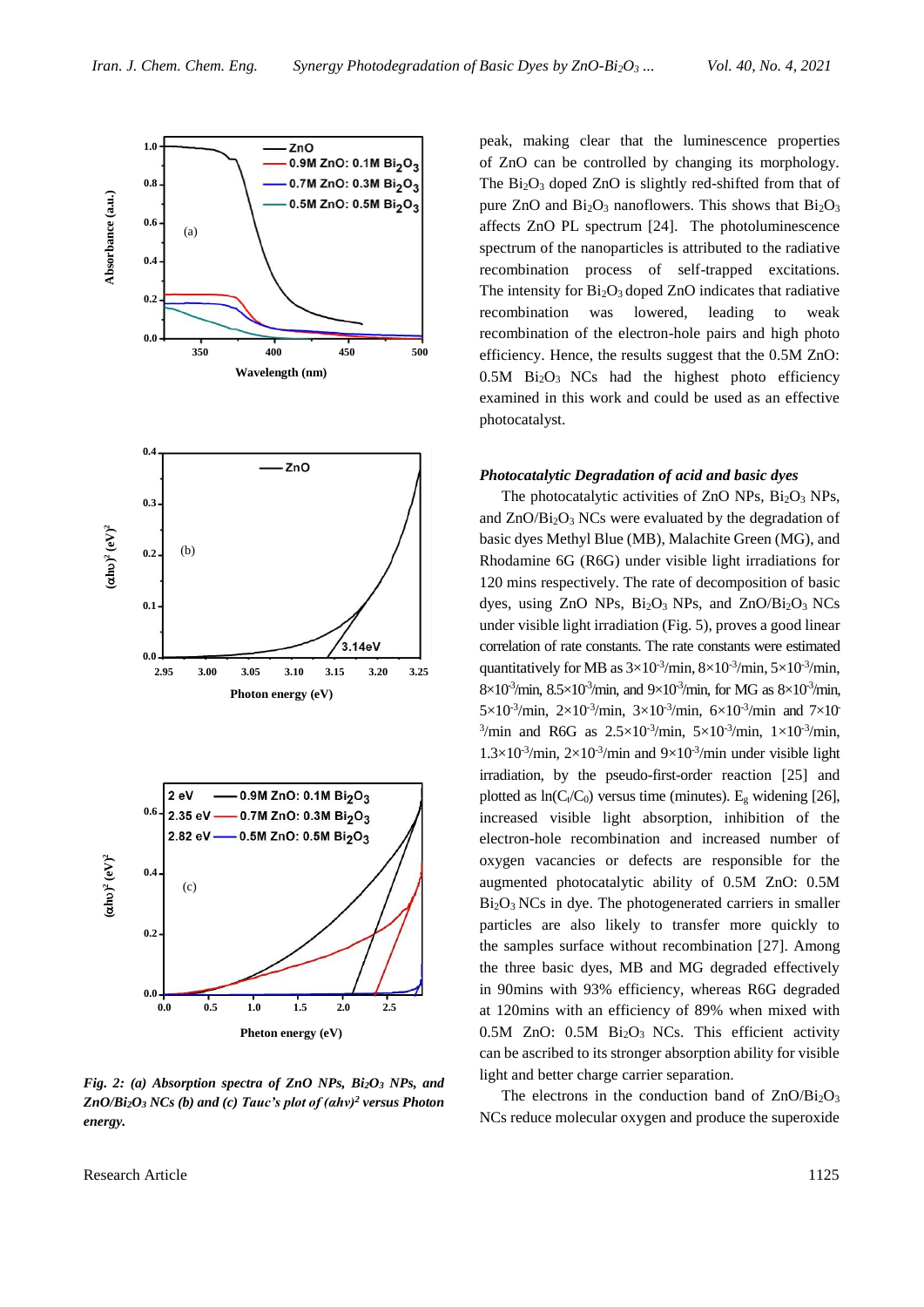

*Fig. 3 SEM images of ZnO NPs, Bi2O<sup>3</sup> NPs, and ZnO/Bi2O<sup>3</sup> NCs*



# *Fig. 4: Photoluminescence spectra of ZnO NPs, Bi2O<sup>3</sup> NPs, and ZnO/Bi2O<sup>3</sup> NCs.*

anion radical when irradiated by UV and visible light. The Mechanism of photodegradation of dyes under visible light is as shown in Fig.  $5(d)$ . The formation of free radicals in photocatalytic reaction mechanism is as illustrated below:

$$
ZnO + hv \to e^- + h^+ \tag{1}
$$

$$
h^+ + H_2O \rightarrow H^+ + OH^{\bullet}
$$
 (2)

$$
h^+ + OH^- \rightarrow OH^{\bullet} \tag{3}
$$

$$
e^- + O_2 \rightarrow O_2^- \tag{4}
$$

$$
2e^- + O_2 + 2H^+ \rightarrow H_2O_2 \tag{5}
$$

$$
e^- + H_2O_2 \rightarrow OH^* + OH^-
$$
 (6)

$$
O_2^{--} + OH^- + dye \rightarrow degraded\,dye \tag{7}
$$

The hydroxide (OH') radicals were able to oxidize the pollutant molecules into  $CO<sub>2</sub>$  and  $H<sub>2</sub>O$  owing to their high oxidative capacity. OH' radicals are powerful oxidizing agents, capable of attacking organic pollutants by the formation of intermediates that produce photocatalytic products. The trapping of the photogenerated electron on Bi<sub>2</sub>O<sub>3</sub> defective sites and holes on ZnO NPs, allows wider charge separation and light recombination, thereby leading to photocatalytic enhancement [28]. In ZnO crystallinity, the oxygen vacancy defects act as the recombination centers to capture photoelectrons [29]. 0.5M ZnO: 0.5M  $Bi<sub>2</sub>O<sub>3</sub>$  is more easily activated by the light irradiation of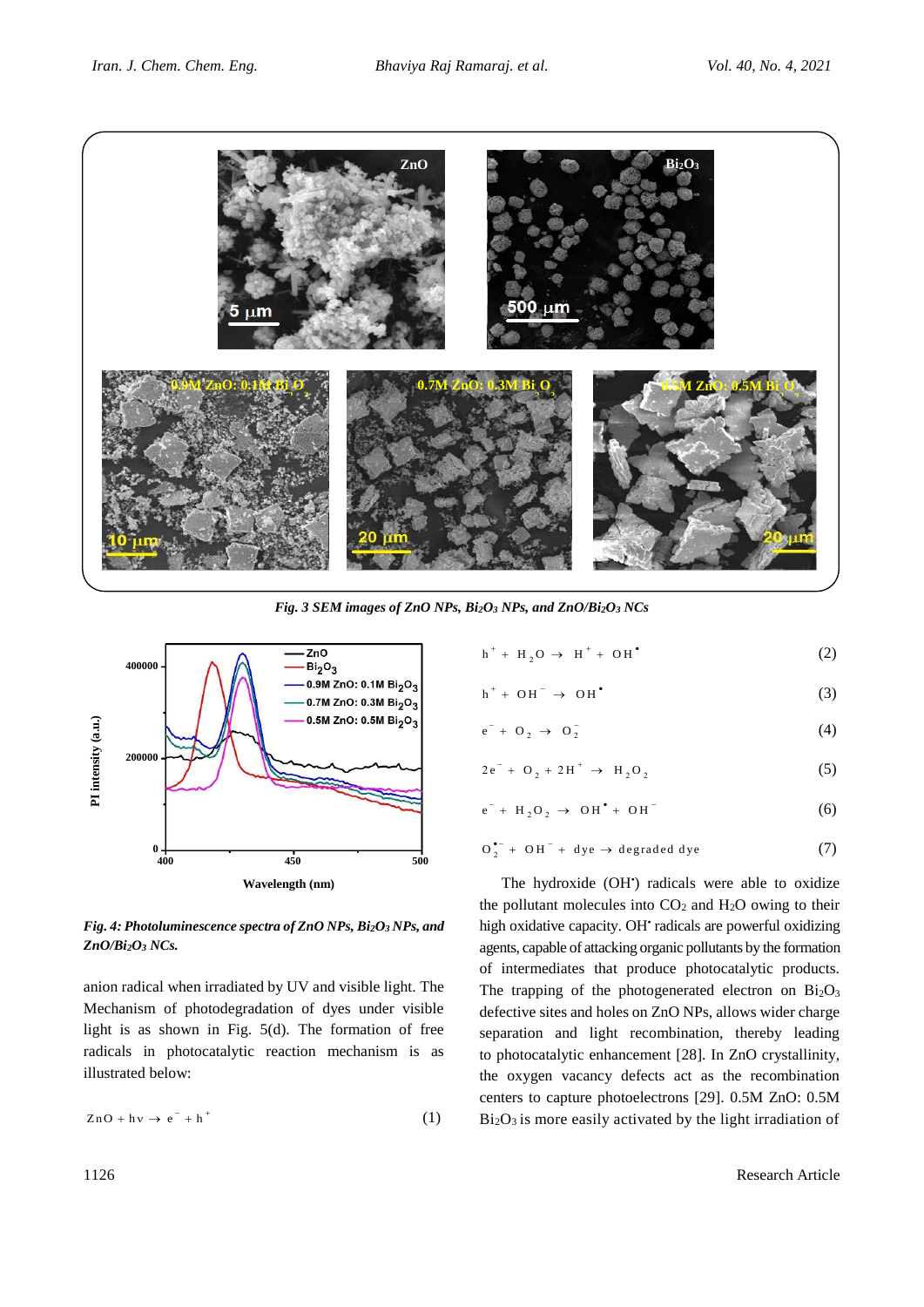

*Fig. 5: Rate of decomposition of (a) MB (b) MG and (c) R6G using ZnO NPs, Bi2O<sup>3</sup> NPs, and ZnO/Bi2O<sup>3</sup> NCs under visible light irradiation versus irradiation time and (d) Mechanism of photodegradation of dyes*

long-wavelength to generate conduction band electrons and valence band holes due to its smaller energy gaps [30]. The decomposition of dyes is facilitated by electrons and holes thereby leading to the formation of highly reactive radicals, namely hydroxyl radicals (OH') and superoxide  $(O_2^-)$ . Hence ZnO/Bi<sub>2</sub>O<sub>3</sub> NCs prove to be a suitable candidate in degrading and decolorizing wastewater in dyeing industries.

# *Antibacterial activity*

The antibacterial activity of the prepared ZnO NPs,  $Bi<sub>2</sub>O<sub>3</sub>$  NPs, and  $ZnO/Bi<sub>2</sub>O<sub>3</sub>$  NCs was measured against the gram-positive *S. aureus* (Fig. 6(a)) and gram-negative *E. coli* (Fig. 6(b)) by disc diffusion method. Three different concentrations of each sample namely 25 μL, 50 μL, and 75 μL were taken in the disc of 5mm in diameter.

The plates were incubated for 24 h at 37 °C. Chloramphenicol 10 μg was used as the control against the bacterial strains. Table 1 shows the zone of inhibition (mm) of ZnO NPs,  $Bi<sub>2</sub>O<sub>3</sub>$  NPs, and ZnO/Bi<sub>2</sub>O<sub>3</sub> NCs at 75 μL concentration. It is observed that 0.5M ZnO: 0.5M Bi2O<sup>3</sup> NCs showed significant antibacterial activities against *S. aureus* (6mm) and *E. coli* (5mm) (Fig. 6(c)). As the surface area of  $ZnO/Bi<sub>2</sub>O<sub>3</sub>$  NCs increases, so also does the OH<sup>+</sup> concentration on this surface resulting in the bactericidal activity of pathogens [31]. Due to the production of  $OH<sup>+</sup>$  in the samples penetrates the cell membrane and damages the DNA and cell protein and leads to cell death [32]. The  $0.5M$  ZnO:  $0.5M$  Bi<sub>2</sub>O<sub>3</sub> NCs shows higher antibacterial activity against *S. aureus* and *E. coli* when compared to the other NCs. The reported antibacterial activity has shown if Fig. 6(d) is due to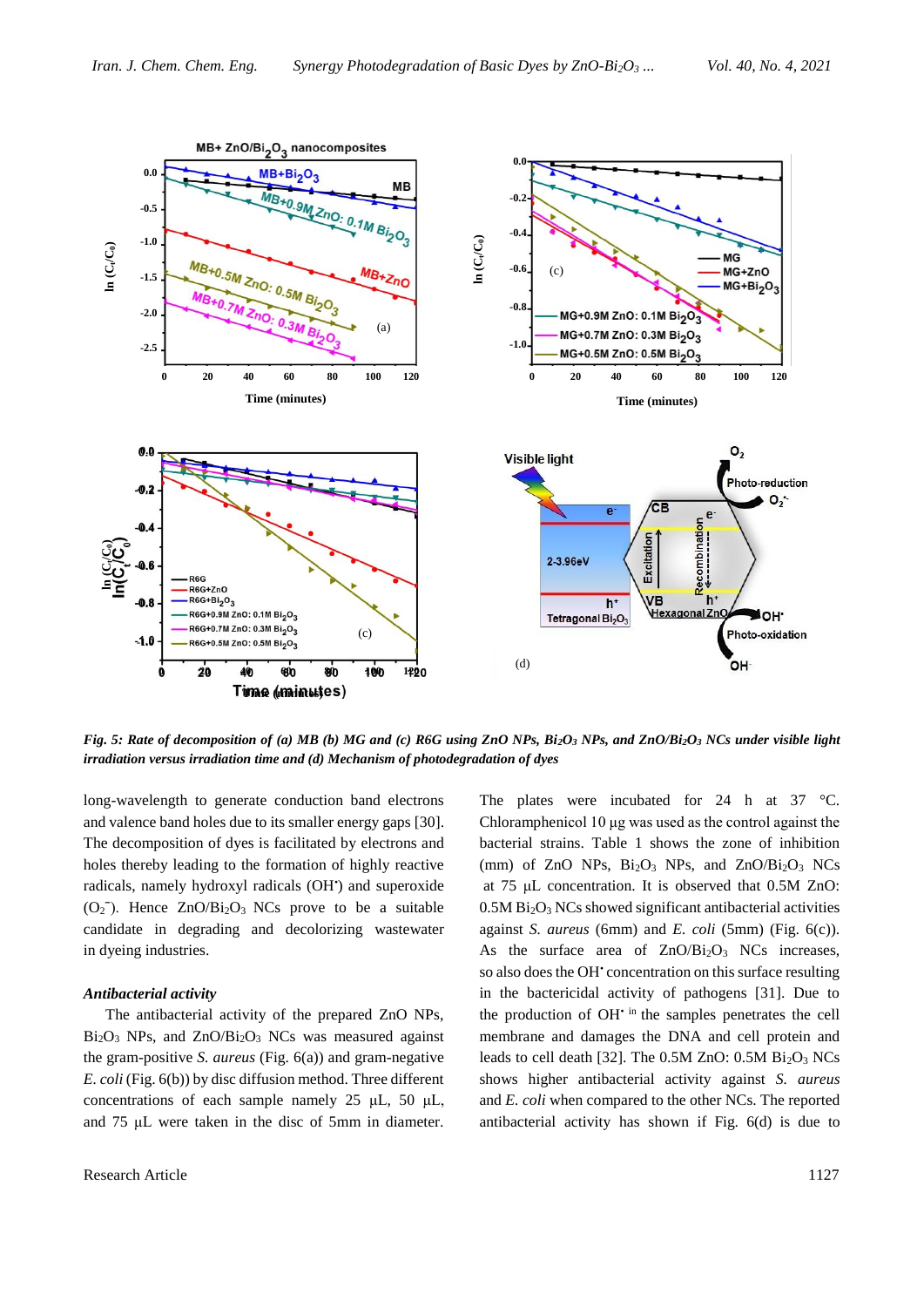

*Fig. 6: Antibacterial activity of ZnONPs, Bi2O<sup>3</sup> NPs and ZnO/ Bi2O<sup>3</sup> NCs against (a) S. aureus and (b) E. coli (c) Graphical representation of 0.5M ZnO: 0.5M Bi2O<sup>3</sup> NCs against E. coli and S. aureus and (d) Mechanism of antibacterial activity by ZnO/CuO NCs*

the interaction of ZnO/CuO NCs with the negatively charged bacterial cell surface and resulting in cell damage [33]. Moreover, these NCs with better photocatalytic activity have larger specific surface areas and smaller crystal size increases, oxygen vacancies, and the OH-concentration on their surface which causes an increase in the  $O<sup>-2</sup>$ concentration and destruction of the cell wall of the pathogens [34]. Superoxide anions  $O^{-2}$  react with peptide linkages in the cell walls of bacteria or spores and destroy them [35]. The higher deactivation efficiency in the case of gram-negative bacteria as compared to the gram-positive pathogen was reported earlier [36]. Thus the results obtained in this study illustrate the possibilities of using synthesized NCs as photocatalysts and antibacterial agents.

# **CONCLUSIONS**

New insights for the preparation of  $ZnO/Bi<sub>2</sub>O<sub>3</sub> NCs$ hydrothermally with selective weight percentage were proposed. ZnO/Bi<sub>2</sub>O<sub>3</sub> NCs were characterized by using XRD, UV-visible, and SEM. Variations in Bi concentration have an influence on the particle size. XRD reveals that the synthesized  $ZnO/Bi<sub>2</sub>O<sub>3</sub> NCs$  are not a single phase but are of a composite nature with a hexagonal wurtzite structure. SEM disclosed the square-like structure of the  $ZnO/Bi<sub>2</sub>O<sub>3</sub>$  NCs. These NCs showed exceptionally high visible-light photocatalytic performance for basic dyes compared with that of the individual ZnO and  $Bi<sub>2</sub>O<sub>3</sub>$ NPs. The improved photocatalytic activity can be attributed to the contributions of the energy level position, separation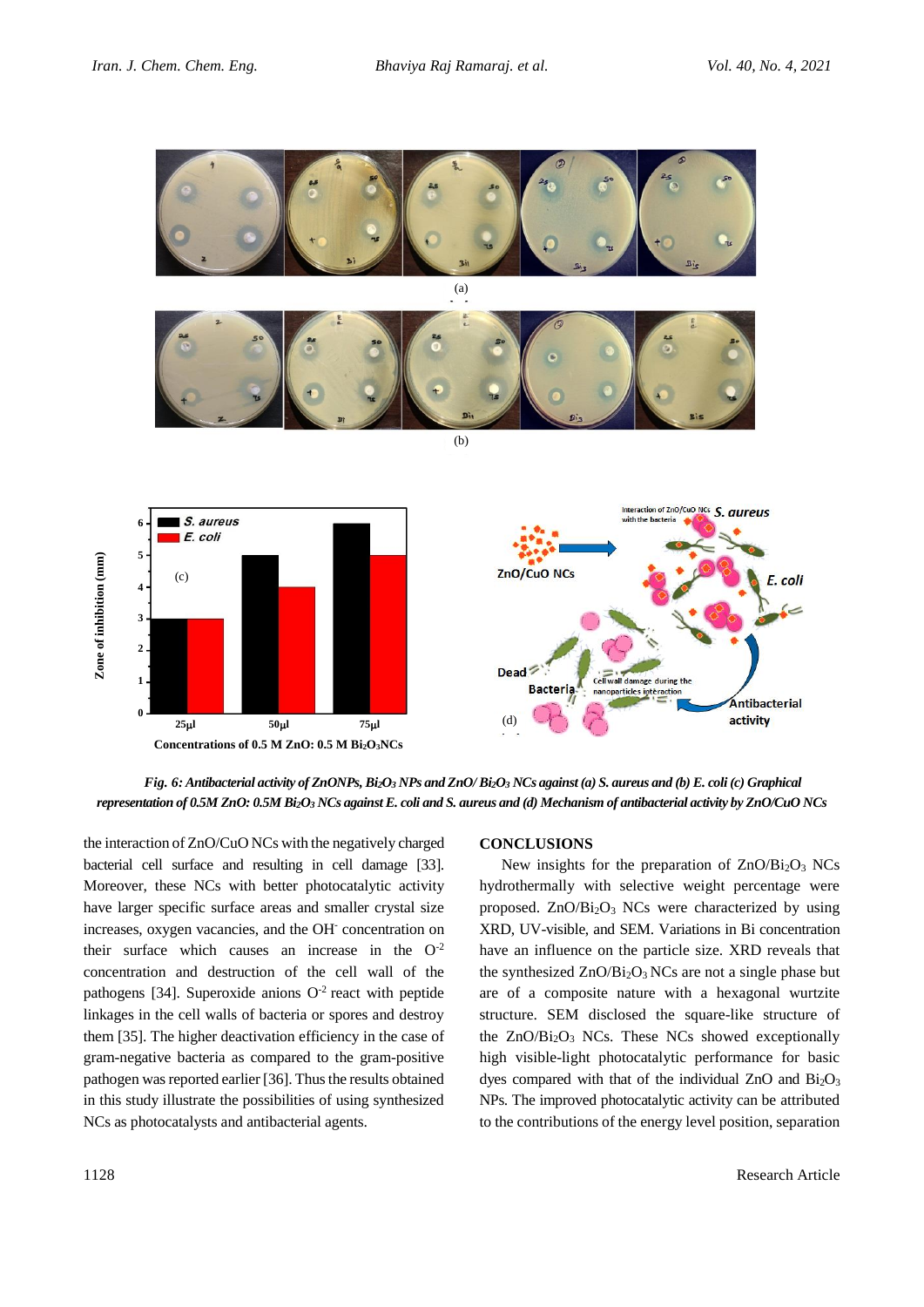| Samples                                           | S. aureus<br>$(10 \mu g/mol)$ | Standard Chloramphenicol<br>$(10 \mu L/mL)$ | E. coli<br>$(10 \mu g/mol)$ | Standard Chloramphenicol<br>$(10 \mu L/mL)$ |
|---------------------------------------------------|-------------------------------|---------------------------------------------|-----------------------------|---------------------------------------------|
| ZnO NPs                                           |                               |                                             |                             |                                             |
| Bi <sub>2</sub> O <sub>3</sub> NPs                |                               |                                             |                             |                                             |
| $0.9M$ ZnO: $0.1M$ Bi <sub>2</sub> O <sub>3</sub> |                               |                                             |                             |                                             |
| $0.7M$ ZnO: $0.3M$ Bi <sub>2</sub> O <sub>3</sub> |                               |                                             |                             |                                             |
| $0.5M$ ZnO: $0.5M$ Bi <sub>2</sub> O <sub>3</sub> |                               |                                             |                             |                                             |

*Table 1: Zone of inhibition (mm) of ZnO NPs, Bi2O3 NPs and ZnO/Bi2O<sup>3</sup> NCs at 75μL concentration.*

of photogenerated electron-hole pairs, enlarged surface areas, and remarkably enhanced light absorption. Better antibacterial activity is supposed to be caused by the electrostatic forces between the  $ZnO/Bi<sub>2</sub>O<sub>3</sub> NCs$ . Thus the study not only provides insight for the preparation of NCs photocatalysts but also demonstrates the feasibility of utilizing the cheap and abundant ZnO and Bi to replace the precious noble metals for enhancing photocatalysis efficiency in degrading and decolorizing the basic dyes used in textile industries and thereby inhibiting the pathogenic bacteria efficiently.

## **Acknowledgment**

This work was supported by the University Grants Commission-Rajiv Gandhi National Fellowship [F1-17.1/2016-17/RGNF-2015-17-SC-TAM-23657/(SA-III/ Website)], New Delhi.

*Received : Dec. 15, 2019 ; Accepted : May 25, 2020*

# **REFERENCES**

- [1] Lai C., Wang M.M., Zeng G.M., Liu Y.G., Huang D.L., Zhang C., Wang R.Z., Xu P., Cheng M., Huang C., [Synthesis of Surface Molecular Imprinted](https://www.sciencedirect.com/science/article/abs/pii/S0169433216317627?via%3Dihub)  Tio2[/Graphene Photocatalyst and its Highly Efficient](https://www.sciencedirect.com/science/article/abs/pii/S0169433216317627?via%3Dihub)  [Photocatalytic Degradation of Target Pollutant Under](https://www.sciencedirect.com/science/article/abs/pii/S0169433216317627?via%3Dihub)  [Visible Light Irradiation,](https://www.sciencedirect.com/science/article/abs/pii/S0169433216317627?via%3Dihub) *Appl. Surf. Sci.,* **390**: 368- 376 (2016).
- [2] Saratale R.G., Saratale G.D., Chang J.S., Govindwar S.P., [Bacterial Decolorization and Degradation of Azo](https://www.sciencedirect.com/science/article/abs/pii/S1876107010001094)  [Dyes: A Review,](https://www.sciencedirect.com/science/article/abs/pii/S1876107010001094) *J. Taiwan Inst. Chem. Eng.* **42**: 138- 157 (2011).
- [3] Sobczynski A., Dobosz A., [Water Purification by](http://www.pjoes.com/Issue-4-2001,3777)  [Photocatalysis on Semiconductors,](http://www.pjoes.com/Issue-4-2001,3777) *Pol. J. Environ. Stud.* **10(4)**: 195–205 (2001).
- [4] Fan H., Jiang T., Wang L., Wang D., Li H., Wang P., Effect of BiVO<sup>4</sup> [Crystalline Phases on the Photoinduced](https://pubs.acs.org/doi/abs/10.1021/jp206798d)  [Carriers Behavior and Photocatalytic Activity,](https://pubs.acs.org/doi/abs/10.1021/jp206798d) *J. Phys Chem.,* **116(3)**: 2425-2430 (2012)
- [5] Agarwal H., Kumar S.V., Rajeshkumar S., [A Review](https://www.sciencedirect.com/science/article/pii/S2405653717300283)  [on Green Synthesis of Zinc Oxide Nanoparticles –](https://www.sciencedirect.com/science/article/pii/S2405653717300283) [An Eco-Friendly Approach,](https://www.sciencedirect.com/science/article/pii/S2405653717300283) *Resour. Technol.,* **3(4)**: 406-413 (2017)
- [6] Kim H.G., Hwang D.W., Lee J.S., [An Undoped,](https://pubs.acs.org/doi/10.1021/ja049676a)  [Single-Phase Oxide Photocatalyst Working under](https://pubs.acs.org/doi/10.1021/ja049676a)  [Visible Light,](https://pubs.acs.org/doi/10.1021/ja049676a) *J. Am. Chem. Soc.* **126**: 8912-8913 (2004)
- [7] Zhou L., Wang W.Z., Xu H.L., Sun S.M., Shang M., Bi2O<sup>3</sup> [Hierarchical Nanostructures: Controllable](https://www.ncbi.nlm.nih.gov/pubmed/19115297)  [Synthesis, Growth Mechanism, and Their](https://www.ncbi.nlm.nih.gov/pubmed/19115297)  [Application in Photocatalysis,](https://www.ncbi.nlm.nih.gov/pubmed/19115297) *Chem. A Eur. J.* **15**: 1776 – 1782 (2009)
- [8] Fruth V., Popa M., Berger D., Ramer R., Gartner M., Ciulei A., Zaharescu [M., Deposition and](https://www.sciencedirect.com/science/article/abs/pii/S0955221905001792)  [Characterization of Bismuth Oxide Thin Films,](https://www.sciencedirect.com/science/article/abs/pii/S0955221905001792) *J. Eur. Ceram. Soc.,* **25**: 2171-2174 (2005)
- [9] Vijayaraghavan G., Shanthakumar S., [Effective](http://www.ijcce.ac.ir/article_35074_994666df6f80804071f220305183fe18.pdf)  [Removal of Acid Black 1 Dye in Textile Effluent](http://www.ijcce.ac.ir/article_35074_994666df6f80804071f220305183fe18.pdf)  [Using Alginate from Brown Algae as a Coagulant,](http://www.ijcce.ac.ir/article_35074_994666df6f80804071f220305183fe18.pdf) *Iran. J. Chem. Chem. Eng(IJCCE).,* **37(4)**:145-151 (2018)
- [10] Lade H.S., WaghmodeT.R., KadamA.A., Govindwar S.P., [Enhanced Biodegradation and Detoxification](https://www.researchgate.net/publication/232732256_Enhanced_biodegradation_and_detoxification_of_disperse_azo_dye_Rubine_GFL_and_textile_industry_effluent_by_defined_fungal-bacterial_consortium)  [of Disperse Azo Dye Rubine GFL and](https://www.researchgate.net/publication/232732256_Enhanced_biodegradation_and_detoxification_of_disperse_azo_dye_Rubine_GFL_and_textile_industry_effluent_by_defined_fungal-bacterial_consortium) Textile [Industry Effluent by Defined Fungal-Bacterial](https://www.researchgate.net/publication/232732256_Enhanced_biodegradation_and_detoxification_of_disperse_azo_dye_Rubine_GFL_and_textile_industry_effluent_by_defined_fungal-bacterial_consortium)  [Consortium,](https://www.researchgate.net/publication/232732256_Enhanced_biodegradation_and_detoxification_of_disperse_azo_dye_Rubine_GFL_and_textile_industry_effluent_by_defined_fungal-bacterial_consortium) *Int. Biodeterior. Biodegrad*., **72**: 94-107 (2012).
- [11] Gao S., Jia X., Yang S., Li Z., Jiang K., [Hierarchical](https://www.sciencedirect.com/science/article/abs/pii/S0022459611000260)  [Ag/ZnO Micro/Nanostructure: Green Synthesis and](https://www.sciencedirect.com/science/article/abs/pii/S0022459611000260)  [Enhanced Photocatalytic Performance,](https://www.sciencedirect.com/science/article/abs/pii/S0022459611000260) *J. Solid State Chem.* **184**: 764-769 (2011).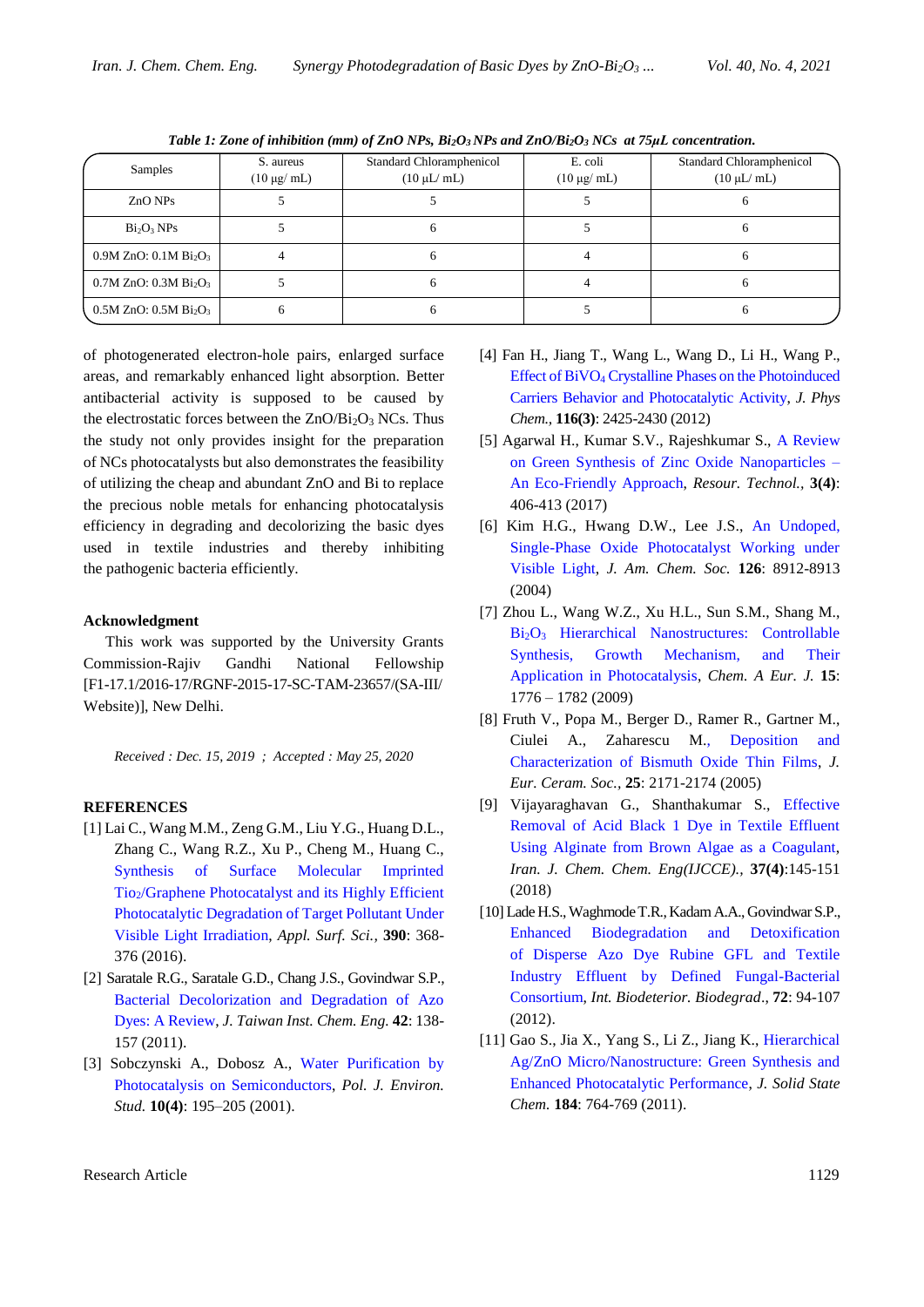- [12] Saravanan R., Karthikeya S., Gupta V.K., Sekaran G., Narayanan V., Stephen A., [Enhanced Photocatalytic](https://www.researchgate.net/publication/257381679_Enhanced_photocatalytic_activity_of_ZnOCuO_nanocomposite_for_the_degradation_of_textile_dye_on_visible_light_illumination)  Activity of ZnO/CuO [Nanocomposite for the](https://www.researchgate.net/publication/257381679_Enhanced_photocatalytic_activity_of_ZnOCuO_nanocomposite_for_the_degradation_of_textile_dye_on_visible_light_illumination)  [Degradation of Textile Dye on Visible Light](https://www.researchgate.net/publication/257381679_Enhanced_photocatalytic_activity_of_ZnOCuO_nanocomposite_for_the_degradation_of_textile_dye_on_visible_light_illumination)  [Illumination,](https://www.researchgate.net/publication/257381679_Enhanced_photocatalytic_activity_of_ZnOCuO_nanocomposite_for_the_degradation_of_textile_dye_on_visible_light_illumination) *Mater. Sci. Eng. C.,* **33**: 91-98 (2013).
- [13] Chandraboss V.L., Natanapatham L., Karthikeyan B., Kamalakkannan J., Prabha S., Senthilvelan S., [Effect](https://www.researchgate.net/publication/258625592_Effect_of_bismuth_doping_on_the_ZnO_nanocomposite_material_and_study_of_its_photocatalytic_activity_under_UV-light)  [of Bismuth Doping on the ZnO Nanocomposite](https://www.researchgate.net/publication/258625592_Effect_of_bismuth_doping_on_the_ZnO_nanocomposite_material_and_study_of_its_photocatalytic_activity_under_UV-light)  [Material and Study of its Photocatalytic Activity](https://www.researchgate.net/publication/258625592_Effect_of_bismuth_doping_on_the_ZnO_nanocomposite_material_and_study_of_its_photocatalytic_activity_under_UV-light) under [UV-light,](https://www.researchgate.net/publication/258625592_Effect_of_bismuth_doping_on_the_ZnO_nanocomposite_material_and_study_of_its_photocatalytic_activity_under_UV-light) *Mater. Res. Bull.,* **40**: 3707-3712 (2013).
- [14] Tongqin C., Zijiong L., Gaoqian Y., Yong J., Hongjun Y., [Enhanced Photocatalytic Activity of ZnO/CuO](https://link.springer.com/content/pdf/10.1007/BF03353746.pdf)  [Nanocomposites Synthesized by Hydrothermal](https://link.springer.com/content/pdf/10.1007/BF03353746.pdf)  [Method,](https://link.springer.com/content/pdf/10.1007/BF03353746.pdf) *Nano-Micro Lett.* **5(3)**: 163-168 (2013).
- [15] Weidong H., Wei Q., Xiaohong W., Xianbo D., Long C., Zhaohua [J., The Photocatalytic Properties of Bismuth](https://www.researchgate.net/publication/248317307_The_photocatalytic_properties_of_bismuth_oxide_films_prepared_through_the_sol-gel_method)  [Oxide Films Prepared Through the Sol-Gel Method,](https://www.researchgate.net/publication/248317307_The_photocatalytic_properties_of_bismuth_oxide_films_prepared_through_the_sol-gel_method) *Thin Solid Films* **515**: 5362–5365 (2007).
- [16] ComLekcioglu N., Aygan A., Kutlu M., [Antimicrobial Activities of Some Natural Dyes and](http://www.ijcce.ac.ir/article_28719_ee9871380839d4aa8d9a6003b251febb.pdf)  [Dyed Wool Yarn,](http://www.ijcce.ac.ir/article_28719_ee9871380839d4aa8d9a6003b251febb.pdf) *Iran. J. Chem. Chem. Eng. (IJCCE),* **36(4)**: 137-144 (2017).
- [17] Dar M.A., Kim Y.S, Kim W.B., Sohn J.M., Shin H.S., [Structural and Magnetic Properties of CuO](https://www.sciencedirect.com/science/article/abs/pii/S0169433208013846)  [Nanoneedles Synthesized by Hydrothermal Method,](https://www.sciencedirect.com/science/article/abs/pii/S0169433208013846) *Appl Surf Sci.* **254**: 7477–7481 (2008).
- [18] Ali F., Sajjad B., [Comparison Studies of Adsorption](https://www.researchgate.net/publication/269723853_Comparison_studies_of_adsorption_properties_of_MgO_nanoparticles_and_ZnO-MgO_nanocomposites_for_linezolid_antibiotic_removal_from_aqueous_solution_using_response_surface_methodology)  [Properties of MgO Nanoparticles and ZnO–MgO](https://www.researchgate.net/publication/269723853_Comparison_studies_of_adsorption_properties_of_MgO_nanoparticles_and_ZnO-MgO_nanocomposites_for_linezolid_antibiotic_removal_from_aqueous_solution_using_response_surface_methodology)  [Nanocomposites for Linezolid Antibiotic Removal](https://www.researchgate.net/publication/269723853_Comparison_studies_of_adsorption_properties_of_MgO_nanoparticles_and_ZnO-MgO_nanocomposites_for_linezolid_antibiotic_removal_from_aqueous_solution_using_response_surface_methodology)  [From Aqueous Solution Using Response Surface](https://www.researchgate.net/publication/269723853_Comparison_studies_of_adsorption_properties_of_MgO_nanoparticles_and_ZnO-MgO_nanocomposites_for_linezolid_antibiotic_removal_from_aqueous_solution_using_response_surface_methodology)  [Methodology,](https://www.researchgate.net/publication/269723853_Comparison_studies_of_adsorption_properties_of_MgO_nanoparticles_and_ZnO-MgO_nanocomposites_for_linezolid_antibiotic_removal_from_aqueous_solution_using_response_surface_methodology) *Process Saf. Environ. Prot.,* **94**: 37-43 (2015).
- [19] Irmawati R., Noorfarizan Nasriah M.N., Taufiq-Yap Y.H., Abdul Hamid S.B., [Characterization of](https://www.sciencedirect.com/science/article/abs/pii/S0920586104003001) Bismuth [Oxide Catalysts Prepared from Bismuth Trinitrate](https://www.sciencedirect.com/science/article/abs/pii/S0920586104003001)  [Pentahydrate: Influence of Bismuth Concentration,](https://www.sciencedirect.com/science/article/abs/pii/S0920586104003001) *Catalysis Today*., **93–95**: 701–709 (2004).
- [20] Subramanian B., Meenakshisundram S[., Facile](https://pubs.acs.org/doi/10.1021/jp306874z)  [Fabrication of Heterostructured Bi](https://pubs.acs.org/doi/10.1021/jp306874z)<sub>2</sub>O<sub>3</sub>-ZnO [Photocatalyst and Its Enhanced Photocatalytic](https://pubs.acs.org/doi/10.1021/jp306874z)  [Activity,](https://pubs.acs.org/doi/10.1021/jp306874z) *J. Phys. Chem. C.* **116**: 26306−26312 (2012).
- [21] Movahedi M., Hosseinian A., Nasrin N., Rahimi M, Salavati H., Synthesis of  $ZnO/Bi<sub>2</sub>O<sub>3</sub>$  and SnO2/Bi2O3/Bi2O<sup>4</sup> [Mixed Oxides and Their](http://icc.journals.pnu.ac.ir/article_1678.html)  [Photocatalytic Activity,](http://icc.journals.pnu.ac.ir/article_1678.html) *Iran. Chem. Commun*. **3**: 374-387 (2015).
- [22] Li H., Zhang Y., Pan X., Zhang H., Wang T., Xie E., [Effects of In and Mg Doping on Properties of ZnO](https://www.researchgate.net/publication/225562495_Effects_of_In_and_Mg_doping_on_properties_of_ZnO_nanoparticles_by_flame_spray_synthesis)  [Nanoparticles by Flame Spray Synthesis,](https://www.researchgate.net/publication/225562495_Effects_of_In_and_Mg_doping_on_properties_of_ZnO_nanoparticles_by_flame_spray_synthesis) *J. Nanopart. Res.* **11**: 917-921(2009).
- [23] Dong F., Zhao Z.W., Sun Y.J., Zhang Y.X., YanS., Wu Z.B., [An Advanced Semimetal–Organic Bi](https://pubs.acs.org/doi/abs/10.1021/acs.est.5b03758)  Spheres–g-C3N<sup>4</sup> [Nanohybrid with SPR-Enhanced](https://pubs.acs.org/doi/abs/10.1021/acs.est.5b03758)  [Visible-Light Photocatalytic Performance for NO](https://pubs.acs.org/doi/abs/10.1021/acs.est.5b03758)  [Purification,](https://pubs.acs.org/doi/abs/10.1021/acs.est.5b03758) *Environ. Sci. Technol*. **49**: 12432−12440 (2015).
- [24] Congkang Xu, Keehan Rho, Junghwan Chun, Dong Eon Kim, [Fabrication and Photoluminescence](https://iopscience.iop.org/article/10.1088/0957-4484/17/1/011/meta)  of ZnO [Hierarchical Nanostructures Containing](https://iopscience.iop.org/article/10.1088/0957-4484/17/1/011/meta)  [Bi](https://iopscience.iop.org/article/10.1088/0957-4484/17/1/011/meta)2O3, *Nanotechnol* **17**: 60-64 (2006).
- [25] Raj R.B., Umadevi M., Parvathi V.P., Parimaladevi R., [Effect of Potassium on Structural, Photocatalytic and](https://iopscience.iop.org/article/10.1088/2043-6262/7/4/045008)  [Antibacterial Activities of ZnO](https://iopscience.iop.org/article/10.1088/2043-6262/7/4/045008) Nanoparticles, Effect [of Potassium on Structural, Photocatalytic and](https://iopscience.iop.org/article/10.1088/2043-6262/7/4/045008)  [Antibacterial Activities of ZnO](https://iopscience.iop.org/article/10.1088/2043-6262/7/4/045008) Nanoparticles, *Adv. Nat. Sci. Nanosci. Nanotechnol* **7**: 45008 (2016).
- [26] Shuwang D., Yangyanghi, Hao Z., Tingzhi L., Kai W., Zaiquan L., [A Facile Salicylic Acid Assisted](https://www.infona.pl/resource/bwmeta1.element.elsevier-0baa551b-ce3e-32f2-965d-0f1e3a8136ee)  [Hydrothermal Synthesis of Different Flower-Like](https://www.infona.pl/resource/bwmeta1.element.elsevier-0baa551b-ce3e-32f2-965d-0f1e3a8136ee)  ZnO [Hierarchical Architectures With Optical and](https://www.infona.pl/resource/bwmeta1.element.elsevier-0baa551b-ce3e-32f2-965d-0f1e3a8136ee)  [Concentration-Dependent Photocatalytic Properties,](https://www.infona.pl/resource/bwmeta1.element.elsevier-0baa551b-ce3e-32f2-965d-0f1e3a8136ee) *Mater. Charact* **114**: 185-196 (2016).
- [27] Hagfeldt A., Graetzel M., [Light-Induced Redox](https://pubs.acs.org/doi/10.1021/cr00033a003)  [Reactions in Nanocrystalline Systems,](https://pubs.acs.org/doi/10.1021/cr00033a003) *Chem. Rev.*  **95**: 49-68 (1995).
- [28] Bandara J., Haghdar C.C., Jayasekera W.G., TiO2[/MgO Composite Photocatalyst: the](https://www.researchgate.net/publication/222624834_TiO2MgO_composite_photocatalyst_The_role_of_MgO_in_photoinduced_charge_carrier_separation) Role of [MgO in Photoinduced Charge Carrier Separation,](https://www.researchgate.net/publication/222624834_TiO2MgO_composite_photocatalyst_The_role_of_MgO_in_photoinduced_charge_carrier_separation) *Appl. Catal. B Environ.* **50**: 83-88 (2004).
- [29] Zhu Z., Yang D., Liu H., [Microwave-Assisted](https://www.researchgate.net/publication/251609421_Microwave-Assisted_Hydrothermal_Synthesis_of_ZnO_Rod-Assembled_Microspheres_and_Their_Photocatalytic_Performances)  [Hydrothermal Synthesis of ZnO](https://www.researchgate.net/publication/251609421_Microwave-Assisted_Hydrothermal_Synthesis_of_ZnO_Rod-Assembled_Microspheres_and_Their_Photocatalytic_Performances) Rod-Assembled [Microspheres and Their Photocatalytic Performances,](https://www.researchgate.net/publication/251609421_Microwave-Assisted_Hydrothermal_Synthesis_of_ZnO_Rod-Assembled_Microspheres_and_Their_Photocatalytic_Performances) *Adv. Powder Technol*. **22**: 493-497 (2011).
- [30] He Weidong, Qin Wei, Wu Xiaohong, Ding Xianbo, Chen Long, Jiang Zhaohua, [The Photocatalytic](https://www.researchgate.net/publication/248317307_The_photocatalytic_properties_of_bismuth_oxide_films_prepared_through_the_sol-gel_method)  [Properties of Bismuth Oxide Films Prepared through](https://www.researchgate.net/publication/248317307_The_photocatalytic_properties_of_bismuth_oxide_films_prepared_through_the_sol-gel_method)  [the Sol-Gel Method,](https://www.researchgate.net/publication/248317307_The_photocatalytic_properties_of_bismuth_oxide_films_prepared_through_the_sol-gel_method) *Thin Solid Films.* **515**(13): 5362- 5365 (2007).
- [31] Venkateswara Reddy P., Venkatramana Reddy S., Sankara Reddy B.[, Synthesis and Properties of \(Fe, Al\)](https://www.sciencedirect.com/science/article/pii/S2214785316300876)  [Co-Doped SnO](https://www.sciencedirect.com/science/article/pii/S2214785316300876)<sup>2</sup> Nanoparticles, *Mater. Today Proc*. **3**: 1752-1761 (2016).